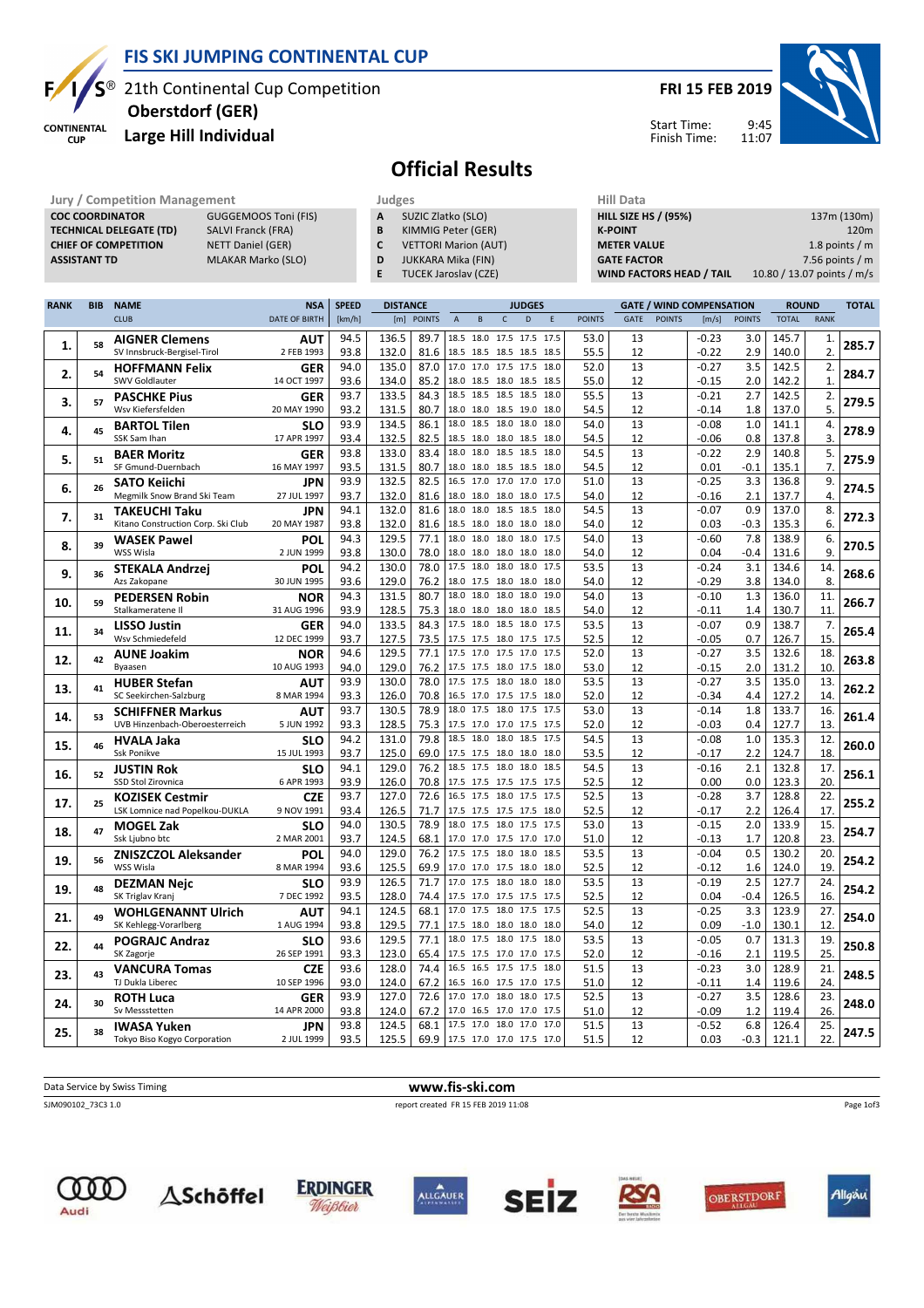

**CONTINENTAL CUP** 

## FIS SKI JUMPING CONTINENTAL CUP

21th Continental Cup Competition

FRI 15 FEB 2019

Start Time: Finish Time:



Large Hill Individual Oberstdorf (GER)

## Official Results

| <b>RANK</b> | <b>BIB</b>              | <b>NAME</b>                                                   | <b>NSA</b>                | <b>SPEED</b> | <b>DISTANCE</b> |              |                                                      |              | <b>JUDGES</b> |   |               |          |               | <b>GATE / WIND COMPENSATION</b> |               | <b>ROUND</b>   |             | <b>TOTAL</b> |
|-------------|-------------------------|---------------------------------------------------------------|---------------------------|--------------|-----------------|--------------|------------------------------------------------------|--------------|---------------|---|---------------|----------|---------------|---------------------------------|---------------|----------------|-------------|--------------|
|             |                         | <b>CLUB</b>                                                   | <b>DATE OF BIRTH</b>      | [km/h]       |                 | [m] POINTS   | $\overline{A}$<br>B                                  | $\mathsf{C}$ | D             | E | <b>POINTS</b> | GATE     | <b>POINTS</b> | [m/s]                           | <b>POINTS</b> | <b>TOTAL</b>   | <b>RANK</b> |              |
|             |                         | <b>RAIMUND Philipp</b>                                        | GER                       | 93.6         | 126.0           |              | 70.8   16.5 17.0 17.0 17.0 17.5                      |              |               |   | 51.0          | 13       |               | $-0.22$                         | 2.9           | 124.7          | 26.         |              |
| 26.         | 24                      | Sc Oberstdorf                                                 | 23 JUN 2000               | 93.3         | 127.0           | 72.6         | 16.5 17.0 17.0 17.0 17.5                             |              |               |   | 51.0          | 12       |               | 0.13                            | $-1.4$        | 122.2          | 21.         | 246.9        |
| 27.         | 19                      | <b>NAZAROV Mikhail</b>                                        | <b>RUS</b>                | 93.8         | 130.5           | 78.9         | 17.5 17.5 18.0 18.0 17.5                             |              |               |   | 53.0          | 13       |               | $-0.36$                         | 4.7           | 136.6          | 10.         | 246.0        |
|             |                         | <b>Moscow Region TSSP</b>                                     | 14 OCT 1994               | 93.2         | 118.5           | 57.3         | 16.5 17.0 16.5 17.0 17.0                             |              |               |   | 50.5          | 12       |               | -0.12                           | 1.6           | 109.4          | 31.         |              |
| 28.         | 55                      | <b>BUSKUM Andreas Granerud</b>                                | <b>NOR</b>                | 93.4         | 127.5           | 73.5         | 17.0 17.5 17.0 16.5 17.0                             |              |               |   | 51.0          | 13       |               | 0.06                            | $-0.6$        | 123.9          | 27.         | 239.9        |
|             |                         | Lensbygda                                                     | 5 JUN 1996                | 93.0         | 123.0           | 65.4         | 17.0 17.0 17.5 17.0 17.0<br>17.0 17.5 18.0 17.5 17.0 |              |               |   | 51.0          | 12<br>13 |               | 0.04                            | $-0.4$        | 116.0          | 28.         |              |
| 29.         | 50                      | <b>HOFER Thomas</b><br>SV Innsbruck-Bergisel-Tirol            | <b>AUT</b><br>28 JAN 1996 | 93.9<br>93.6 | 122.5<br>122.0  | 64.5<br>63.6 | 16.5 17.0 17.0 16.5 16.5                             |              |               |   | 52.0<br>50.0  | 12       |               | $-0.40$<br>-0.23                | 5.2<br>3.0    | 121.7<br>116.6 | 30.<br>27.  | 238.3        |
|             |                         | <b>STURSA Voitech</b>                                         | <b>CZE</b>                | 93.8         | 125.0           | 69.0         | 17.0 17.0 17.5 17.5 17.5                             |              |               |   | 52.0          | 13       |               | $-0.22$                         | 2.9           | 123.9          | 27.         |              |
| 30.         | 17                      | TJ Dukla Liberec                                              | 3 AUG 1995                | 93.3         | 120.5           | 60.9         | 17.0 17.0 17.0 17.0 17.0                             |              |               |   | 51.0          | 12       |               | $-0.11$                         | 1.4           | 113.3          | 29.         | 237.2        |
| 31.         | 21                      | <b>KANTYKA Przemyslaw</b>                                     | <b>POL</b>                | 94.3         | 125.5           | 69.9         | 17.0 17.5 17.5 17.0 17.5                             |              |               |   | 52.0          | 13       |               | 0.02                            | $-0.2$        | 121.7          | 30.         | 231.3        |
|             |                         | Lks Klimczok bystra                                           | 15 DEC 1996               | 94.0         | 118.0           | 56.4         | 16.5 17.0 17.0 17.0 17.0                             |              |               |   | 51.0          | 12       |               | $-0.17$                         | 2.2           | 109.6          | 30.         |              |
|             |                         |                                                               |                           |              |                 |              |                                                      |              |               |   |               |          |               |                                 |               |                |             |              |
|             |                         |                                                               |                           |              |                 |              | not qualified for final round                        |              |               |   |               |          |               |                                 |               |                |             |              |
| 32.         | 37                      | <b>LEITNER Clemens</b>                                        | <b>AUT</b>                | 93.8         | 122.5           | 64.5         | 17.0 16.5 18.0 17.5 17.5                             |              |               |   | 52.0          | 13       |               | $-0.35$                         | 4.6           | 121.1          | 32.         | 121.1        |
|             |                         | Nordic Team Absam-Tirol                                       | 7 NOV 1998                |              |                 |              |                                                      |              |               |   |               |          |               |                                 |               |                |             |              |
| 33.         | 40                      | <b>LEAROYD Jonathan</b><br>Courchevel                         | <b>FRA</b><br>3 NOV 2000  | 94.3         | 123.0           | 65.4         | 17.0 17.0 17.5 17.0 17.5                             |              |               |   | 51.5          | 13       |               | $-0.31$                         | 4.1           | 121.0          | 33.         | 121.0        |
|             |                         | <b>DESCHWANDEN Gregor</b>                                     | SUI                       | 94.0         | 123.0           | 65.4         | 17.0 17.0 17.5 17.0 17.0                             |              |               |   | 51.0          | 13       |               | $-0.32$                         | 4.2           | 120.6          | 34.         |              |
| 34.         | 27                      | Horw                                                          | 27 FEB 1991               |              |                 |              |                                                      |              |               |   |               |          |               |                                 |               |                |             | 120.6        |
| 35.         | 33                      | <b>LIENHER Maximilian</b>                                     | <b>AUT</b>                | 94.2         | 124.5           |              | 68.1 17.0 17.0 18.0 17.5 17.0                        |              |               |   | 51.5          | 13       |               | 0.05                            | $-0.5$        | 119.1          | 35.         | 119.1        |
|             |                         | Kitzbueheler Ski Club - KSC                                   | 30 JAN 1999               |              |                 |              |                                                      |              |               |   |               |          |               |                                 |               |                |             |              |
| 36.         | 23                      | <b>PREVC Cene</b>                                             | <b>SLO</b>                | 94.1         | 123.5           | 66.3         | 17.0 17.5 17.5 17.0 17.5                             |              |               |   | 52.0          | 13       |               | $-0.05$                         | 0.7           | 119.0          | 36.         | 119.0        |
|             |                         | Sk Triglav kranj<br><b>VILLUMSTAD Fredrik</b>                 | 12 MAR 1996               | 93.5         | 121.5           | 62.7         | 16.5 17.5 17.0 17.0 17.5                             |              |               |   | 51.5          | 13       |               | $-0.30$                         | 3.9           | 118.1          | 37.         |              |
| 37.         | 4                       | <b>SKIMT</b>                                                  | <b>NOR</b><br>21 MAR 1999 |              |                 |              |                                                      |              |               |   |               |          |               |                                 |               |                |             | 118.1        |
| 38.         | 20                      | <b>KARLEN Gabriel</b>                                         | SUI                       | 93.5         | 122.0           | 63.6         | 17.0 17.0 17.0 17.5 17.0                             |              |               |   | 51.0          | 13       |               | $-0.15$                         | 2.0           | 116.6          | 38.         | 116.6        |
|             |                         | Gstaad                                                        | 10 MAR 1994               |              |                 |              |                                                      |              |               |   |               |          |               |                                 |               |                |             |              |
| 39.         | 28                      | <b>RINGEN Sondre</b>                                          | <b>NOR</b>                | 93.5         | 120.5           | 60.9         | 16.5 17.0 17.0 17.5 16.5                             |              |               |   | 50.5          | 13       |               | $-0.36$                         | 4.7           | 116.1          | 39.         | 116.1        |
|             |                         | <b>Baekkelagets SK</b><br><b>BJOERENG Joacim Oedegaard</b>    | 9 OCT 1996<br><b>NOR</b>  | 94.3         | 120.5           | 60.9         | 16.5 16.5 17.0 17.0 16.5                             |              |               |   | 50.0          | 13       |               | $-0.31$                         | 4.1           | 115.0          | 40.         |              |
| 40.         | 35                      | Roeykenhopp                                                   | 14 DEC 1995               |              |                 |              |                                                      |              |               |   |               |          |               |                                 |               |                |             | 115.0        |
| 41.         | 15                      | <b>CHOI Heung Chul</b>                                        | <b>KOR</b>                | 93.4         | 120.0           | 60.0         | 16.0 16.5 16.5 17.0 16.5                             |              |               |   | 49.5          | 13       |               | $-0.35$                         | 4.6           | 114.1          | 41.         | 114.1        |
|             |                         | High1 Resort                                                  | 3 DEC 1981                |              |                 |              |                                                      |              |               |   |               |          |               |                                 |               |                |             |              |
| 42.         | 29                      | <b>MURANKA Klemens</b>                                        | POL                       | 93.8         | 120.0           | 60.0         | 16.5 16.5 17.5 17.0 17.0                             |              |               |   | 50.5          | 13       |               | $-0.18$                         | 2.4           | 112.9          | 42.         | 112.9        |
|             |                         | TS Wisla Zakopane<br><b>HAZETDINOV Ilmir</b>                  | 31 AUG 1994<br><b>RUS</b> | 93.4         | 119.5           | 59.1         | 16.5 16.5 16.5 17.0 17.0                             |              |               |   | 50.0          | 13       |               | $-0.27$                         | 3.5           | 112.6          | 43.         |              |
| 43.         | 14                      | SDUSHOR 33 MOSKOVSKAYA OBLAST - RES                           | 28 OCT 1991               |              |                 |              |                                                      |              |               |   |               |          |               |                                 |               |                |             | 112.6        |
| 44.         | $\overline{7}$          | <b>KALINICHENKO Vitaliy</b>                                   | <b>UKR</b>                | 93.5         | 115.5           | 51.9         | 16.5 15.5 16.5 16.5 16.5                             |              |               |   | 49.5          | 13       |               | $-0.53$                         | 6.9           | 108.3          | 44.         | 108.3        |
|             |                         | Vorokhta Ski School                                           | 9 AUG 1993                |              |                 |              |                                                      |              |               |   |               |          |               |                                 |               |                |             |              |
| 45.         | 18                      | <b>MAKSIMOCHKIN Mikhail</b>                                   | <b>RUS</b><br>29 AUG 1993 | 93.9         | 114.0           | 49.2         | 16.5 16.5 16.5 17.0 17.0                             |              |               |   | 50.0          | 13       |               | $-0.57$                         | 7.4           | 106.6          | 45.         | 106.6        |
|             |                         | Sdushor CSP N. Novgorod Dinamo<br><b>CACINA Daniel Andrei</b> | <b>ROU</b>                | 93.6         | 115.0           | 51.0         | 15.5 16.5 16.0 16.5 16.5                             |              |               |   | 49.0          | 13       |               | $-0.20$                         | 2.6           | 102.6          | 46.         |              |
| 46.         | $\overline{2}$          | Cs Dinamo rasnov                                              | 17 OCT 2001               |              |                 |              |                                                      |              |               |   |               |          |               |                                 |               |                |             | 102.6        |
| 47.         |                         | <b>BRASME Paul</b>                                            | <b>FRA</b>                | 93.6         | 113.5           | 48.3         | 16.5 17.0 16.5 16.5 16.5                             |              |               |   | 49.5          | 13       |               | $-0.20$                         | 2.6           | 100.4          | 47.         | 100.4        |
|             |                         | <b>U.S VENTRON</b>                                            | 3 AUG 1997                |              |                 |              |                                                      |              |               |   |               |          |               |                                 |               |                |             |              |
| 48.         | $\overline{\mathbf{3}}$ | <b>CECON Federico</b><br><b>GS FIAMMEGIALLE</b>               | ITA.<br>11 JUN 1994       | 93.5         | 113.5           |              | 48.3   15.5 16.0 16.0 16.5 16.5                      |              |               |   | 48.5          | 13       |               | $-0.27$                         | 3.5           | 100.3          | 48.         | 100.3        |
|             |                         | <b>FARKAS Hunor</b>                                           | <b>ROU</b>                | 93.7         | 112.0           |              | 45.6 15.0 15.0 16.5 16.0 16.0                        |              |               |   | 47.0          | 13       |               | $-0.36$                         | 4.7           | 97.3           | 49.         |              |
| 49.         | 6                       | Cs Dinamo                                                     | 18 SEP 2001               |              |                 |              |                                                      |              |               |   |               |          |               |                                 |               |                |             | 97.3         |
|             | 13                      | <b>MARUSIAK Yevhen</b>                                        | <b>UKR</b>                | 93.1         | 110.5           |              | 42.9 15.5 15.0 15.5 16.0 16.5                        |              |               |   | 47.0          | 13       |               | $-0.27$                         | 3.5           | 93.4           | 50.         | 93.4         |
| 50.         |                         | Verkhovyna Ski school                                         | 16 MAR 2000               |              |                 |              |                                                      |              |               |   |               |          |               |                                 |               |                |             |              |
| 51.         | 9                       | <b>DOLEZEL Dusan</b>                                          | <b>CZE</b>                | 93.5         | 109.0           |              | 40.2 16.0 15.5 15.5 16.0 16.5                        |              |               |   | 47.5          | 13       |               | $-0.38$                         | 5.0           | 92.7           | 51.         | 92.7         |
|             |                         | TJ Dukla Frenstat pod Radhostem                               | 5 JUN 1998                | 93.8         | 108.5           |              | 39.3 15.0 14.5 15.0 15.5 16.0                        |              |               |   | 45.5          | 13       |               | $-0.39$                         | 5.1           | 89.9           | 52.         |              |
| 52.         | 10                      | <b>MOLNAR Florian</b><br>Koszegi SE                           | HUN<br>14 MAR 2002        |              |                 |              |                                                      |              |               |   |               |          |               |                                 |               |                |             | 89.9         |
| 53.         | 8                       | <b>CHOI Seou</b>                                              | <b>KOR</b>                | 92.6         | 102.5           |              | 28.5   14.5 14.0 14.0 14.5 14.5                      |              |               |   | 43.0          | 13       |               | $-0.45$                         | 5.9           | 77.4           | 53.         | 77.4         |
|             |                         | High1 Resort                                                  | 3 DEC 1982                |              |                 |              |                                                      |              |               |   |               |          |               |                                 |               |                |             |              |

Data Service by Swiss Timing WWW.fis-ski.com

SJM090102\_73C3 1.0 report created FR 15 FEB 2019 11:08

Page 2of3